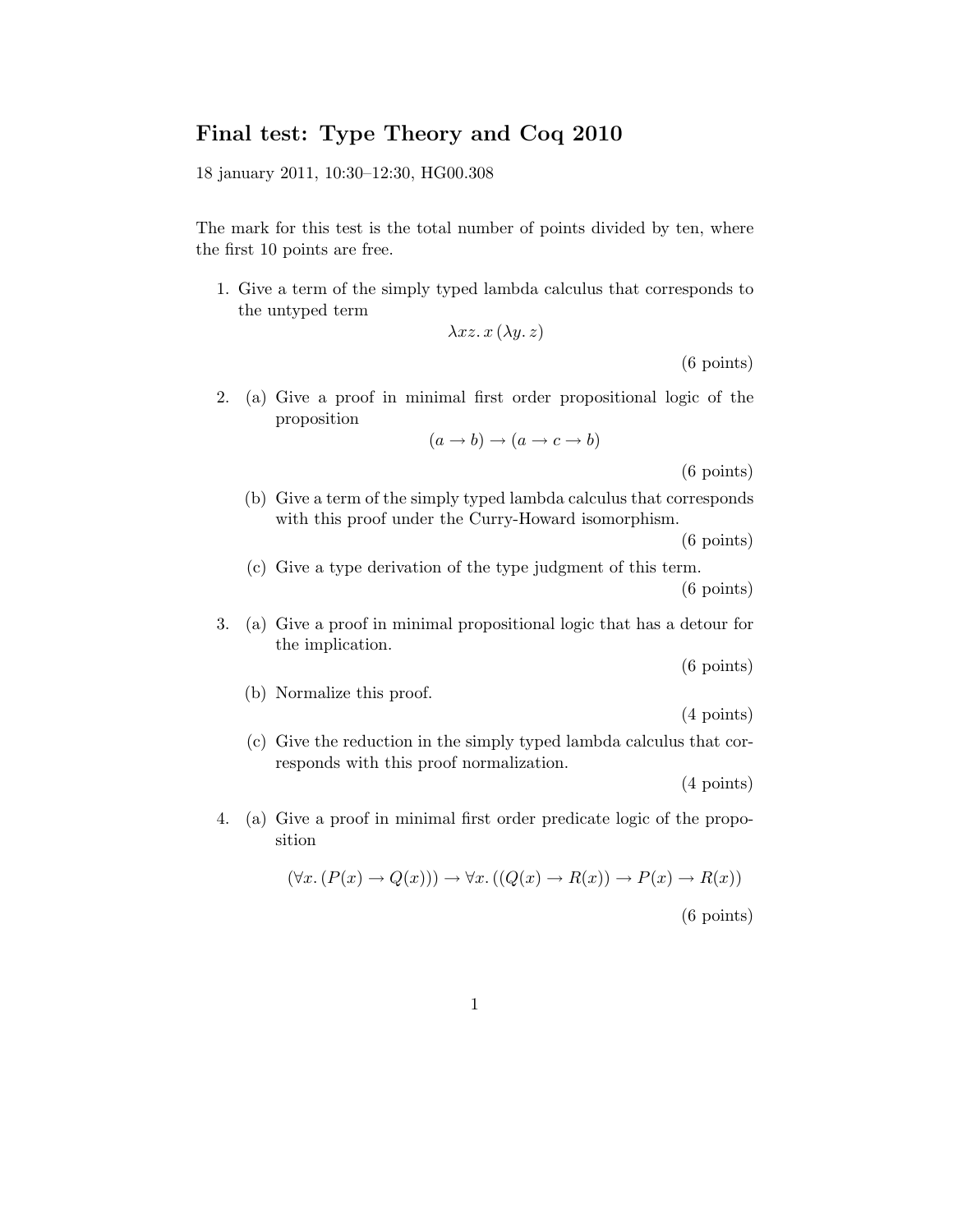(b) Give a term of the dependently typed lambda calculus  $\lambda P$  that corresponds with this proof under the Curry-Howard isomorphism. Use the type  $D$  for the domain that is being quantified over.

(6 points)

5. (a) Give a type derivation in the polymorphic lambda calculus  $\lambda$ 2 of the type judgment

$$
b:*\vdash (\Pi a:*(a\rightarrow b)):*
$$

The typing rules of  $\lambda$ 2 are given on page 4 of this test.

(6 points)

(b) Suppose we have a function of type  $\Pi a : * (a \rightarrow b)$ . Can we apply this function to its own type?

(4 points)

(c) Which of the type systems  $\lambda \rightarrow$ ,  $\lambda P$  and  $\lambda 2$  are called *impredica*tive?

(4 points)

6. (a) Give Coq definitions of two inductive types, one of cons-lists of natural numbers and one of snoc-lists of natural numbers. (Note that we are not talking about views here, we ask for two separate types. This also means that the nils of the two kinds of lists will need to have different names.)

(4 points)

(b) Give the induction principle of the type of snoc-lists.

(6 points)

(c) Give a Coq definition of a recursive function that converts snoclists into cons-lists.

You may assume a function append has been defined on *cons*lists.

(6 points)

7. For efficiency we want to use a type of binary natural numbers:

Definition binnat := list bool.

The elements of these lists correspond to the bits of the numbers. Now suppose we want to have a *view* of this type as *unary* numbers, for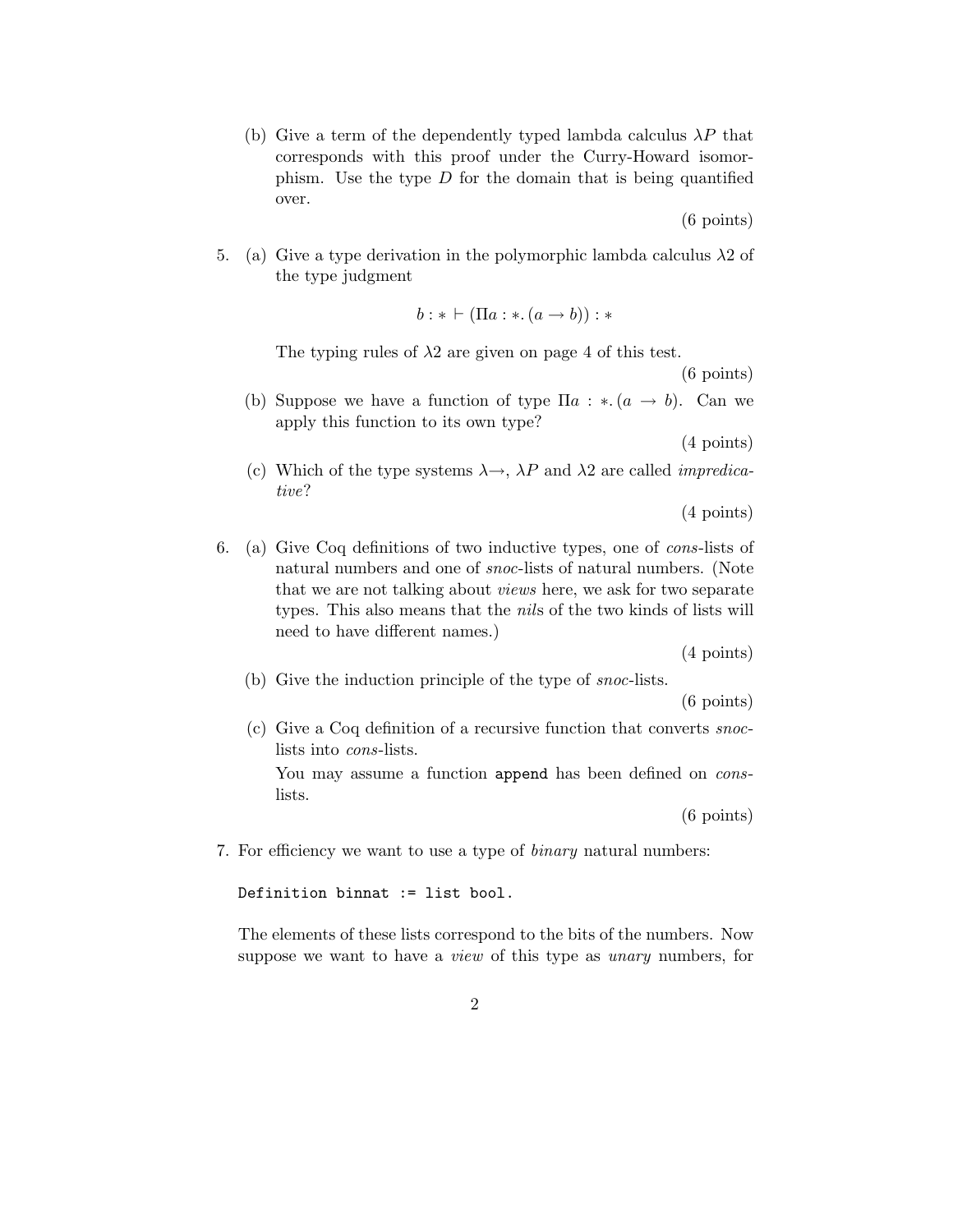example because we would like to define functions on it by primitive recursion.

For this we first define counterparts of the unary constructors on binnat:

Definition zero : binnat := cons false nil. Definition succ : binnat  $\rightarrow$  binnat := ...

The definition of zero is a list consisting of a single false, representing a single 0 bit. The definition of the succ function is non-trivial and is omitted here.

(a) Now to use the method from the view from the left we need to define an inductive type Unary. This is the counterpart to the Back type in the example from Section 5 of the paper. Give the definition of this type.

Both Coq notation or the notation from the the view from the left paper are allowed.

(6 points)

(b) Furthermore a function unary from binnat to Unary needs to be defined that shows that every binary natural number has a unary view. This is the counterpart to the back function in the example from the paper. Give the type of this function.

The actual definition of this function is again non-trivial and does not need to be given.

(4 points)